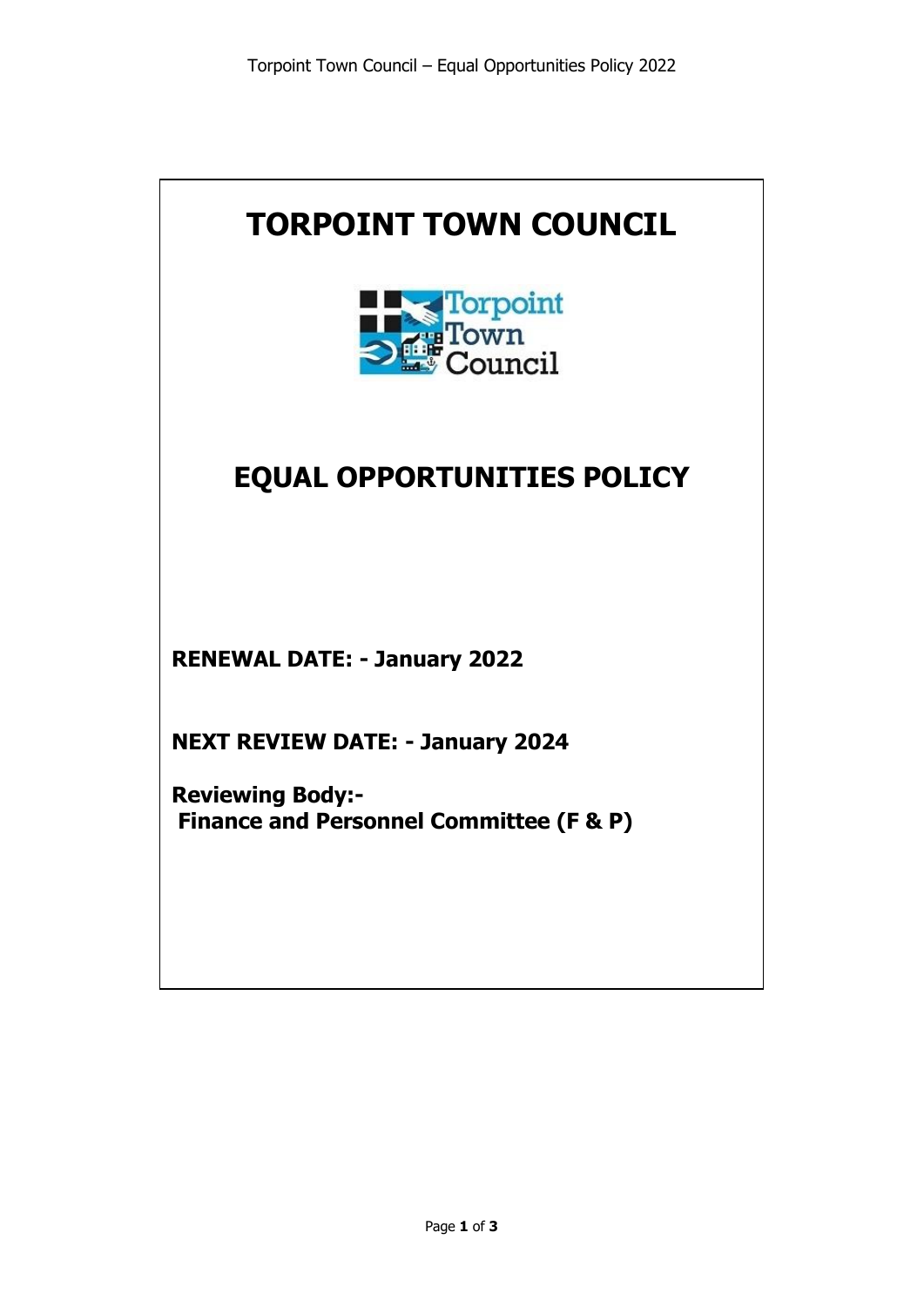## **LEGAL POSITION**

Torpoint Town Council recognises that it is unlawful to discriminate against an individual on the following grounds:

- **age**
- **disability**
- **gender reassignment**
- **marriage and civil partnership**
- **pregnancy and maternity**
- **race**
- **religion or belief**
- **sex**
- **sexual orientation**

Under the Equality Act 2010 these are known as "protected characteristics".

Section 149 of the 2010 Act imposes a Duty on Parish Councils to take into account: -

- $\triangleright$  The need to eliminate discrimination and harassment, victimisation and any other conduct that is prohibited by or under the Act;
- $\triangleright$  To advance equality of opportunity between persons who share a relevant protected characteristic and persons who do not share it;
- $\triangleright$  To foster good relations between those who share protected characteristics and those who do not.

## **PURPOSE**

The purpose of this policy is to provide equal opportunities to all employees, irrespective of their characteristics (unless there are genuine occupational qualifications or objectively justified reasons for a different approach to be taken). The council opposes all forms of unlawful and unfair discrimination whether it be direct or indirect, victimisation or harassment on the grounds of any of the protected characteristics defined in the Equality Act 2010.

## **SCOPE**

All employees will be treated fairly and equally. Selection for employment, promotion, training, remuneration or any other benefit will be on the basis of aptitude and ability. All employees will be helped and encouraged to develop their full potential and the talents and resources of the workforce will be fully utilised to maximise the efficiency of the council.

## **OUR COMMITMENT**

Every employee is entitled to a working environment that promotes dignity and respect to all. No form of intimidation, bullying or harassment will be tolerated. This is further defined in the Dignity at Work policy adopted by the council.

The commitment to equal opportunities in the workplace is good management practice and makes sound business sense as it seeks to utilise the talents available from the local community, representing society as a whole.